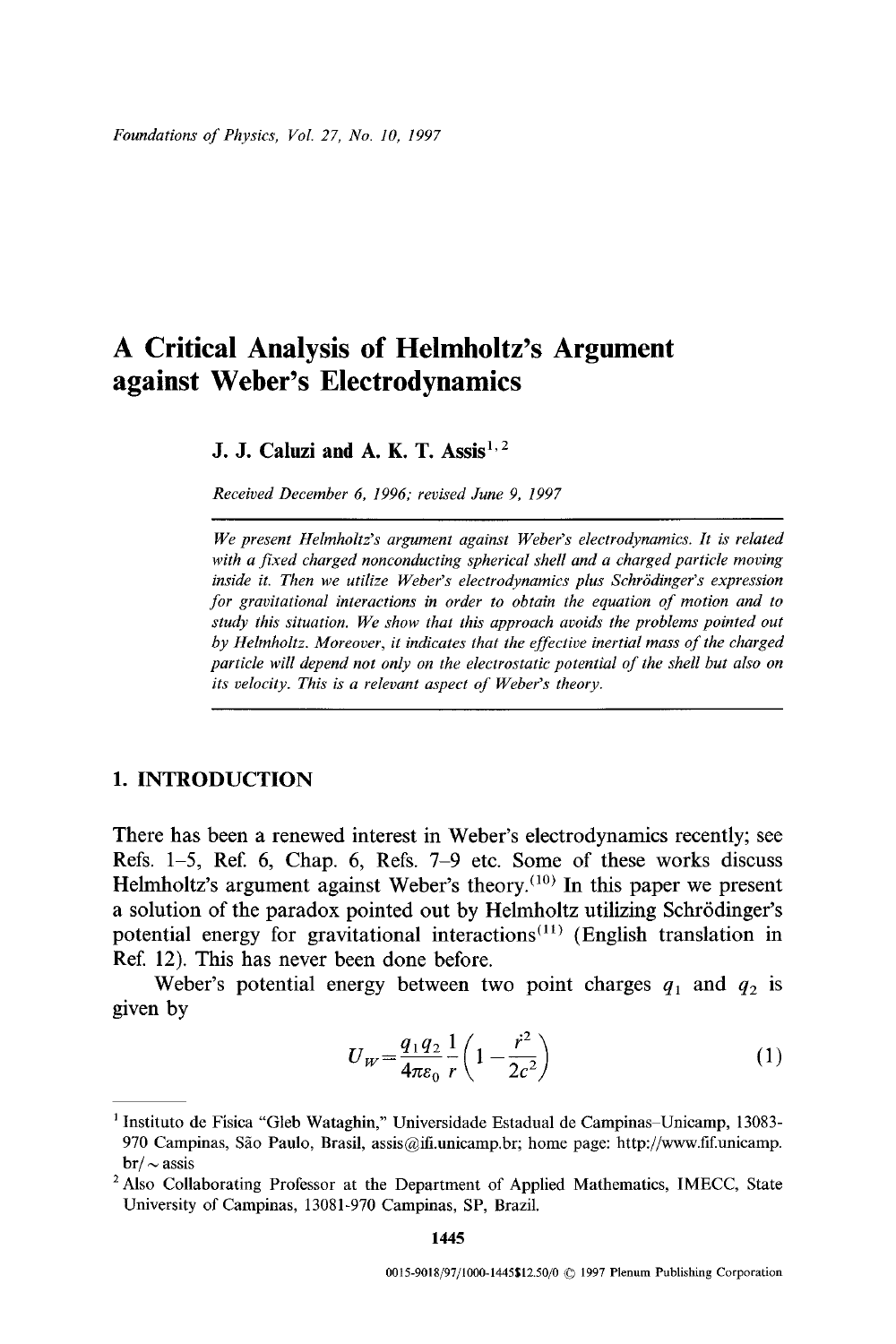Here  $\varepsilon_0 = 8.85 \times 10^{-12} C^2 N^{-1} m^{-2}$  is the vacuum permittivity, r is the distance between the charges,  $\dot{r} = dr/dt$ , and  $c = 3 \times 10^8$  ms<sup>-1</sup>.

Helmholtz's argument was briefly summarized by Maxwell as follows (Ref. 13, Vol. 2, Chapter 23, p. 485):

A fixed nonconducting spherical surface, of radius a, is uniformly charged with electricity to the surface-density  $\sigma$ . A particle, of mass m and carrying a charge  $e$  of electricity, moves within the sphere with velocity  $v$ . The electrodynamic potential calculated from the formula

$$
\psi = \frac{ee'}{r} \left[ 1 - \frac{1}{2c^2} \left( \frac{\partial r}{\partial t} \right)^2 \right]
$$

is

$$
4\pi a\sigma e \left(1-\frac{v^2}{6c^2}\right)
$$

and is independent of the position of the particle within the sphere. Adding to this  $V$ , the remainder of the potential energy arising from the action of other forces and  $mv^2/2$ , the kinetic energy of the particle, we find as the equation of energy

$$
\frac{1}{2}\left(m-\frac{4}{3}\frac{\pi a\sigma e}{c^2}\right)v^2+4\pi a\sigma e+V=\text{const}
$$

Since the second term of the coefficient of  $v^2$  may be increased indefinitely by increasing a, the radius of the sphere, while the surface density  $\sigma$  remains constant, the coefficient of  $v^2$  my be made negative. Acceleration of the motion of the particle would then correspond to diminution of its *vis viva,* and a body moving in a closed path and acted on by a forcelike friction, always opposite in direction to its motion, would continually increase in velocity, and that without limit. This impossible result is a necessary consequence of assuming any formula for the potential which introduces negative terms into the coefficient of  $v^2$ .

We discussed in detail this criticism by Helmholtz in (Ref. 2, Sect. 7.3: charged spherical shell). Before considering this a failure of Weber's electrodynamics (as was the point of view of Helmholtz and Maxwell), this prediction should be tested experimentally. Although this negative mass behavior is unusual, nature may behave like this. We don't know any experiments devised to test this prediction. Even supposing that nature will not behave like this, there are ways out of this paradox as pointed out by Phipps.<sup> $(7-9)$ </sup> He supposed Weber's potential energy as an approximation valid up to second order in  $\dot{r}/c$ . For high velocities he proposed:

$$
U_P = \frac{q_1 q_2}{4\pi\varepsilon_0} \frac{1}{r} \sqrt{1 - \frac{r^2}{c^2}}
$$
 (2)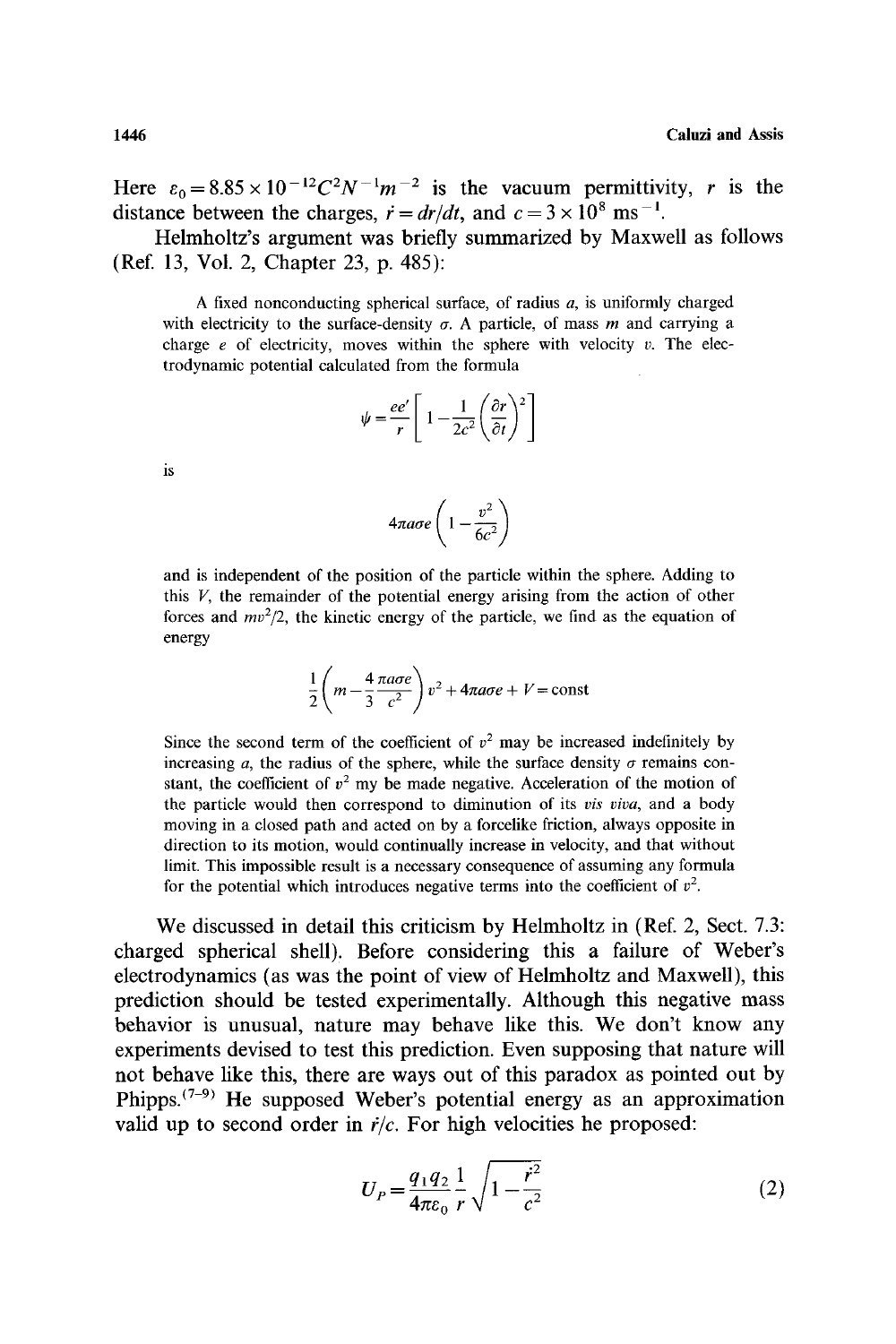A Critical **Analysis of Helmholtz's Argument** I447

Expanding the square root up to second order in  $\dot{r}/c$  yields Weber's potential energy. With this new electromagnetic potential energy Phipps succeeded in overcoming Helmholtz's criticism.

In this work we present an alternative approach. Instead of changing Weber's potential energy, we consider a modification of Newton's law of gravitation and of his second law of motion, as first suggested by Schrödinger.

### 2. SCHRÖDINGER'S MECHANICS

Helmholtz and Maxwell assumed that the classical kinetic energy was valid to slow and high velocities. Nowadays we know that a better expression in agreement with experiments involving electrons moving near light velocity is given by

$$
E_k = \frac{mc^2}{\sqrt{1 - v^2/c^2}} + \text{const}
$$
 (3)

Schrödinger has an extremely important work of 1925 where he could derive this expression from a modified Newton's law of gravitation.  $(11, 12)$ Essentially, he proposed an interaction gravitational potential energy *Us*  between two gravitational point masses  $m_1$  and  $m_2$  given by

$$
U_{S} = -G\frac{m_{1}m_{2}}{r}\left[3 - \frac{2}{(1 - r^{2}/c^{2})}\right]
$$
 (4)

An analogous expression has been obtained independently by Wesley.<sup>(5)</sup> When Schrödinger integrated this expression for a test mass  $m$  interacting gravitationally with a homogeneous and isotropic universe, he was able to derive Eq. (3) with a gravitational mass  $m$  and with the velocity v being the velocity of the test particle relative to the distant universe. He also derived the following Lagrangian describing the gravitational interaction of this test mass with the distant universe:  $L = -mc^2 \sqrt{1 - v^2/c^2} + \text{const.}$ 

It must be remarked that this choice of the relativistic-like kinetic energy makes both (electrodynamic energy and kinetic energy) to be basically of the same level or degree from the point of view of a relativistic consideration. This is a reasonable reason to adopt Schrödinger's approach.

Weber's Lagrangian for the test charge  $q$  interacting with the charged spherical shell is given by  $L = -(q\sigma a/\varepsilon_0)(1 + v^2/6c^2)$  (Ref. 2, Secs. 3.5: Langrangian and Hamiltonian Formulations of Weber's Electrodynamics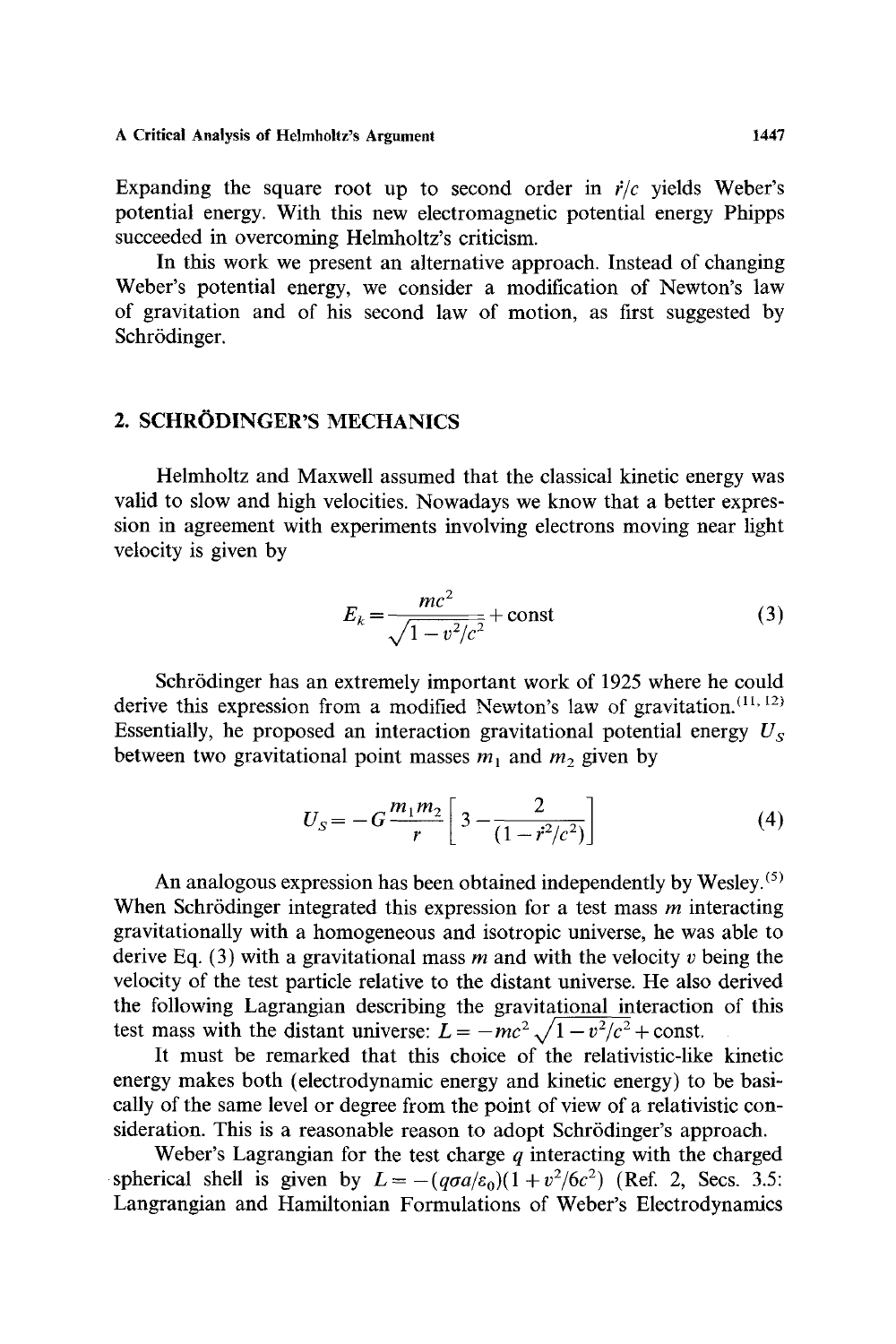and 7.3: Charged Spherical Shell). The Lagrangian for the test particle interacting with the charged spherical shell and the distant universe is then given by

$$
L = -mc^{2} \sqrt{1 - v^{2}/c^{2}} - \frac{q\sigma a}{\varepsilon_{0}} \left( 1 + \frac{v^{2}}{6c^{2}} \right) + \text{const}
$$
 (5)

Helmholtz mentioned in his analysis that the test body is acted on by a forcelike friction, always opposite in direction to its motion. For this reason we include in the analysis a frictional force of the form  $-b\vec{v}$ , where  $b > 0$  is the coefficient of friction. The equation of motion then becomes

$$
\frac{d}{dt}\left(\frac{\partial L}{\partial \dot{q}_j}\right) - \frac{\partial L}{\partial q_j} + \frac{\partial F}{\partial \dot{q}_j} = 0\tag{6}
$$

Here L is given by Eq. (5) and F is Rayleigh's dissipation function given by (Ref. 14, p. 24):

$$
F = \frac{bv^2}{2} \tag{7}
$$

We will analyze here the situation in which the charged particle moves in a circle of constant radius  $\rho_0$  due to a radial constraint. Its velocity is then given by  $\vec{v} = \rho_0 \dot{\theta} \dot{\theta}$ . With this condition and Eqs. (5) and (7) we have

$$
\left[\frac{1}{(1-x^2)^{3/2}} - \alpha\right] \ddot{x} + \frac{b\dot{x}}{m} = 0
$$
 (8)

where  $\dot{x} = \rho_0 \dot{\theta}/c$  is the normalized velocity,  $\ddot{x} = \rho_0 \ddot{\theta}/c$ , and  $\alpha = \frac{q\sigma a}{3\varepsilon_0 mc^2}$ is a dimensionless parameter. The solution of this equation is given by (with  $\dot{x}_0$  being the normalized initial velocity)

$$
\frac{bt}{m} = \ln\left(\frac{1+\sqrt{1-x^2}}{1+\sqrt{1-x_0^2}}\right) - (1-\alpha)\ln\frac{\dot{x}}{\dot{x}_0} - \frac{1}{\sqrt{1-x^2}} + \frac{1}{\sqrt{1-\dot{x}_0^2}}\tag{9}
$$

There are two situations to analyze:  $\alpha < 1$  and  $\alpha \ge 1$ . For  $\alpha < 1$  we see that  $1-\alpha(1-x^2)^{3/2} > 0$ . In this case the acceleration has the opposite sign of the velocity. Figure 1 shows a qualitative analysis of Eq. (8) for  $\alpha$  < 1.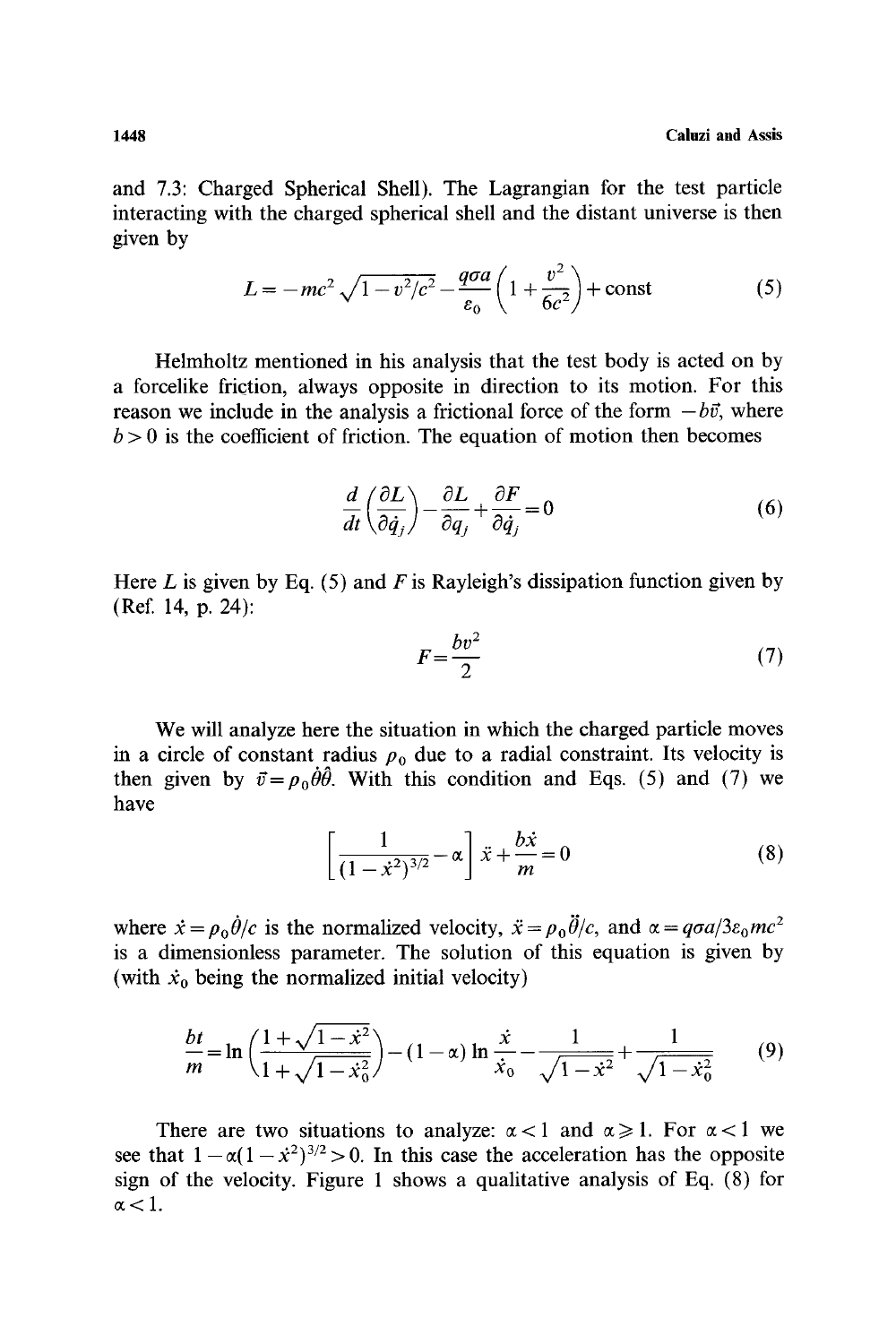

Fig. 1. (a) Behavior of Eq. (8) for  $\alpha < 1$ . The acceleration is zero for  $\dot{x} = 1$  and for  $\dot{x} = 0$ . (b) The normalized velocity of the charged particle moving inside a charged spherical shell for  $\alpha$  < 1. We can see that the velocity goes to zero when  $t \to \infty$ . Here  $\dot{x}_0$  is the normalized initial velocity.

From Eq. (8) we can see that  $1 - \alpha(1 - \dot{x}^2)^{3/2} = 0$  for  $\alpha \ge 1$  when

$$
\dot{x}_c = \sqrt{1 - \frac{1}{\alpha^{2/3}}} \tag{10}
$$

Here  $\dot{x}_c$  is the normalized critical velocity. In these cases the acceleration diverges when  $\dot{x} \rightarrow \dot{x}_c$ . Figure 2 presents a qualitative graphical analysis of Eq. (8) for  $\alpha \ge 1$ . When  $\dot{x} \rightarrow \dot{x}_c$  the acceleration goes to infinity,  $\ddot{x} \pm \infty$ . When the normalized initial velocity,  $\dot{x}_0$ , is greater than the critical velocity, the velocity decreases, tending to the critical velocity; see Fig. 2. When  $\dot{x}_0 < \dot{x}_c$ , the velocity increases, tending also to the critical velocity. After reaching the critical velocity, the charged particle remains at this velocity.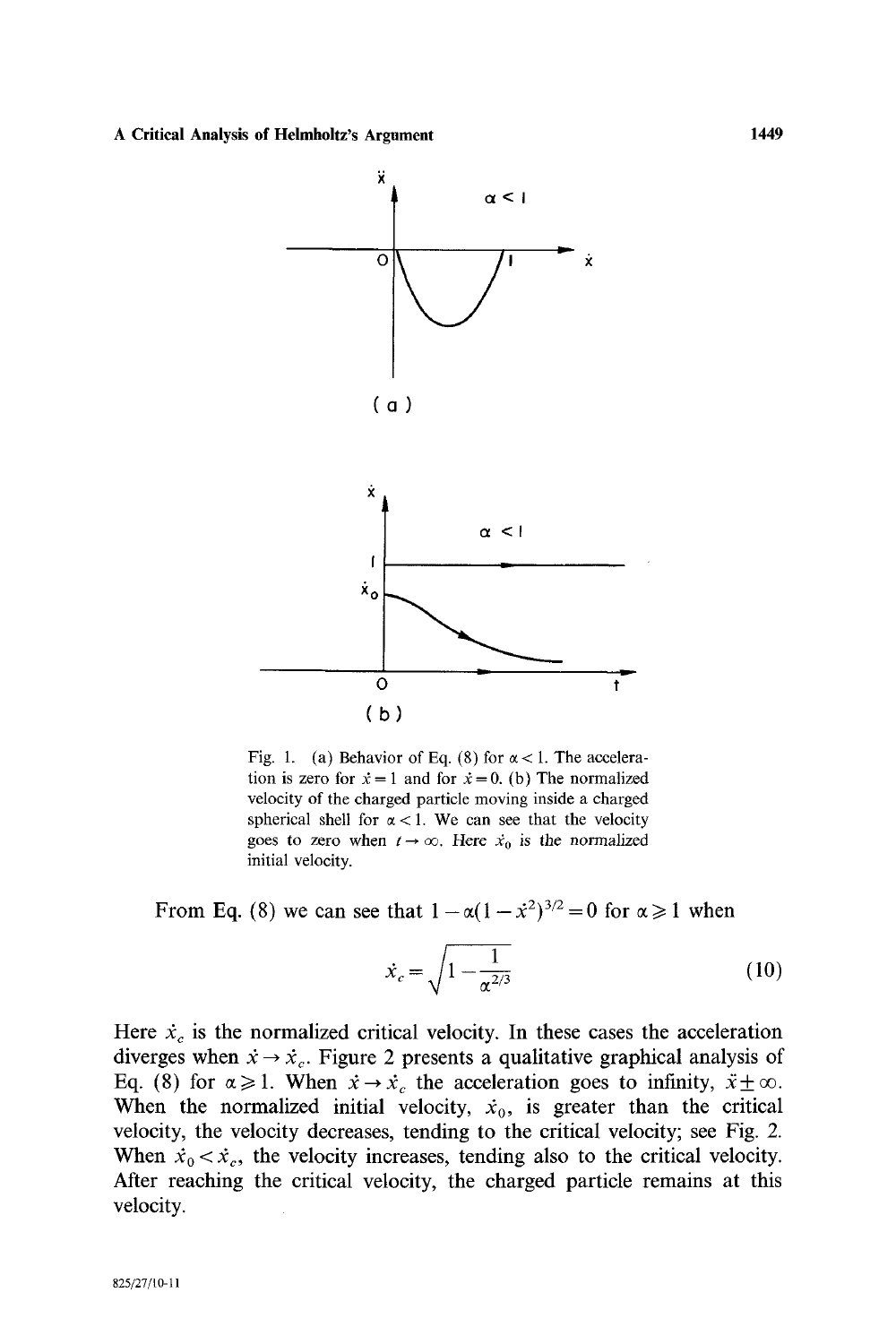



Fig. 2. (a) Behavior of Eq. (8) for  $\alpha \geq 1$ . The acceleration goes to infinity when the velocity tends to the critical velocity,  $\dot{x}_c$ , given by Eq. (10). For  $\alpha = 1$  the critical velocity is zero,  $\dot{x}_c = 0$ . (b) Situation for  $\alpha \geq 1$ .

## 3 DISCUSSION AND CONCLUSION

Helmholtz and Maxwell concluded from their analysis that the velocity of the charged particle would increase indefinitely by increasing the radius of the charged sphere. Their conclusion was based not only on Weber's electrodynamics but also on Newton's mechanics. Here we have shown that this does not happen anymore even maintaining Weber's electrodynamics, if we utilize the appropriate kinetic energy as obtained by Schr6dinger and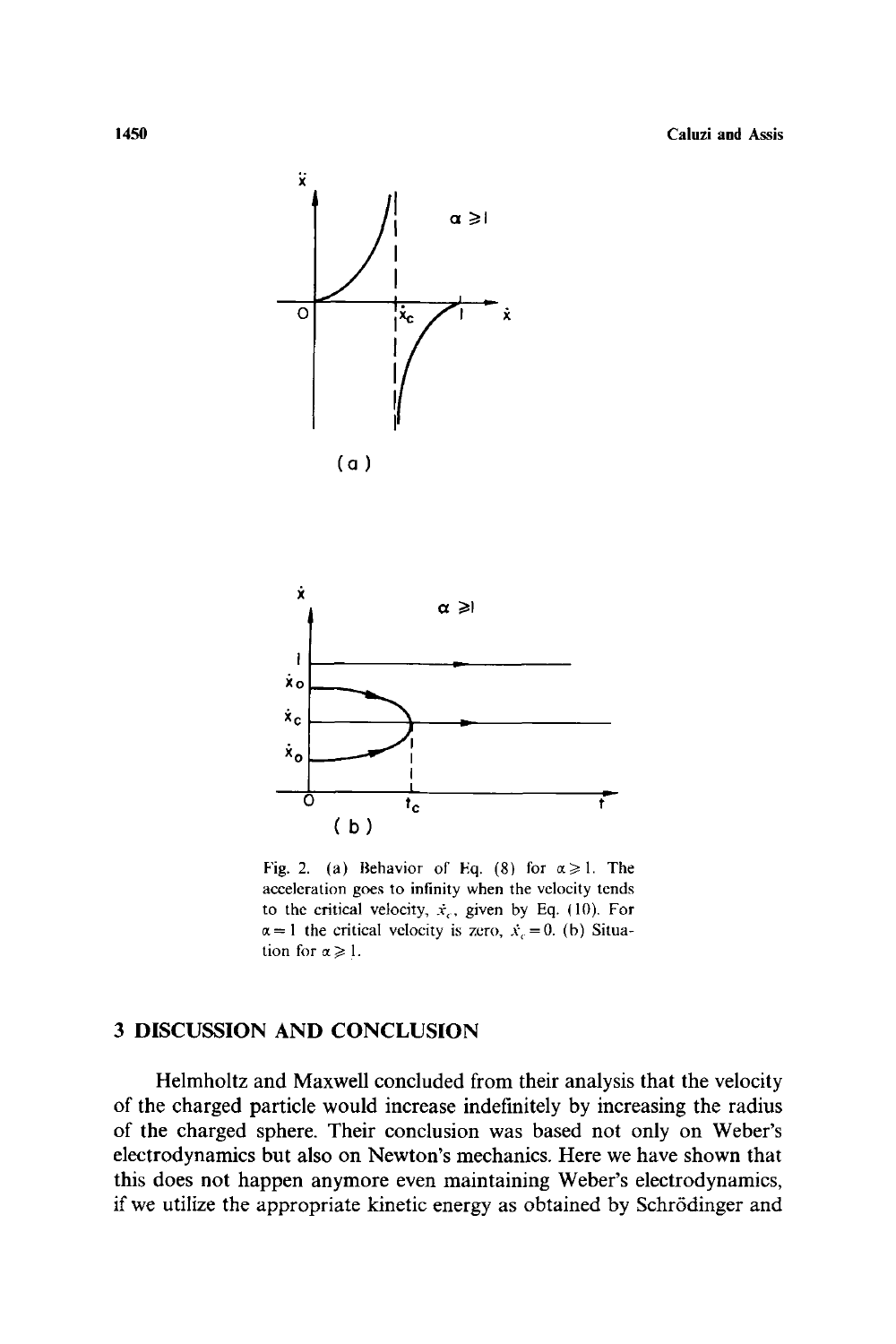**A Critical Analysis of Helmholtz's Argument 1451** 

Wesley. In this case for any initial velocity smaller than  $c$ , the final velocity goes to zero if  $\alpha$  < 1, as in the classical or relativistic theories.

Even for  $\alpha \geq 1$  the velocity does not increase indefinitely anymore. With  $0 < v_0 < c$  the final velocity will be given by  $v_c = c \sqrt{1 - 1/\alpha^{2/3}}$ . It is easily seen that ultimate velocity will always be in the range  $0 \le v_c \le c$ , no matter the value of  $\alpha \geq 1$ .

It must be remarked that Eq. (8) can be written as

$$
m_{ei}\ddot{x} + b\dot{x} = 0\tag{11}
$$

This equation is similar to the equation of motion of classical mechanics but now with an effective inertial mass given by

$$
m_{ei} = m \left[ \frac{1}{(1 - \dot{x}^2)^{3/2}} - \alpha \right]
$$
 (12)

The relativistic equation of motion would be the same as Eqs. ( 11 ) and (12), but with  $\alpha = 0$ .

Figure 3 presents a qualitative graphical analysis of Eq. (12) for  $\alpha \ge 1$ . When  $0 < \dot{x} < \dot{x}_c$  the effective inertial mass is negative. This means that the velocity increases in the presence of friction up to  $\dot{x}_c$ . For  $\dot{x}_c < \dot{x}_0 < 1$  the effective inertial mass is positive, so that the velocity decreases toward  $\dot{x}_c$ .



Fig. 3. The normalized effective inertial mass as a function of the normalized velocity for a given  $\alpha \geq 1$ .